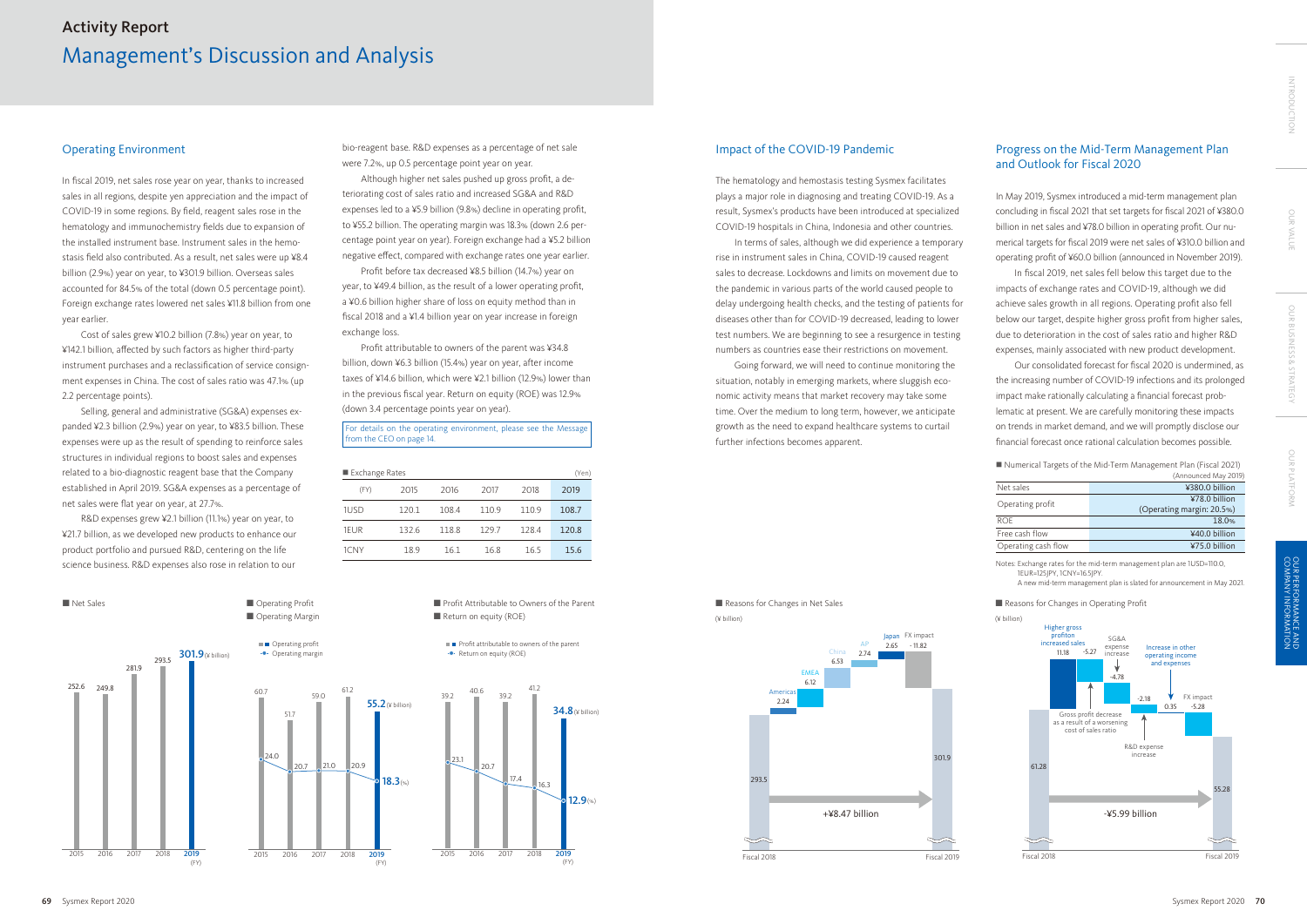# Overview of Operating Performance by Destination Americas

In the Americas, Sysmex has obtained the No. 1 position in the hematology field by leveraging outstanding customer service, such as services and support that make use of online tools. In fiscal 2019, North American sales of hemostasis and urinalysis instruments were down, but sales of hematology reagents rose, driving up sales. Sales in Central and South America decreased, owing to lower sales of instruments to distributors. As a result, sales in the Americas came to ¥71.0 billion (up 0.7% year on year). On a local currency basis, sales were up 2.8% year on year.

### EMEA

In the EMEA region, Sysmex's business covers more than 100 countries, including developed countries and emerging markets, and we are creating sales and service and support structures tailored to regional characteristics. We are working to accelerate the launch of new products in the urinalysis field, as well as in our mainstay field of hematology. We are also leveraging an alliance with Siemens Healthineers to strengthen business in the hemostasis field. In fiscal 2019, sales amounted to ¥77.2 billion (up 2.1% year on year), due to higher reagent sales in the hematology field and a rise in sales in the urinalysis field in the United Kingdom and France. On a local currency basis, sales were up 8.4% year on year.

### China

Sysmex recognized the growth potential of the Chinese market early on, and we took the lead over competitors in developing local business structures in the country. We have built a robust infrastructure in China, working with more

than 400 sales distributors to provide products and services throughout the country. We have created a structure to supply instruments using a knockdown production method, applying a product supply scheme to meet market characteristics. In fiscal 2019, sales amounted to ¥80.0 billion (up 2.3% year on year), due to higher instrument sales, although reagent sales declined in the fourth quarter due to the COVID-19 pandemic. On a local currency basis, sales were up 8.4% year on year.

## Asia Pacific

The Asia Pacific region has a large population, and the market is expected to expand going forward. This market is diverse, with economic levels, languages and healthcare systems differing by country. Nevertheless, we are reinforcing our position by providing solutions from a customer viewpoint and meeting local needs. In fiscal 2019, sales were ¥26.9 billion (up 7.6% year on year). Key factors included lower instrument sales in Indonesia, higher sales in India as a result of revisions to the sales structure, and increased reagent sales in the hematology field, centered on Southeast Asia.

## Japan

Aiming to establish a No. 1 position in the IVD market in Japan, Sysmex differentiates itself from competitors in the hematology, hemostasis, urinalysis and immunochemistry fields. We are also working to capture new markets by promoting developments in such areas as cancer genomic medicine. In fiscal 2019, sales came to ¥46.7 billion (up 6.0% year on year). Instrument sales were up in the hematology and hemostasis fields, and reagent sales increased due to expansion in the installed instrument base.

![](_page_1_Figure_11.jpeg)

Net Sales by Destination **Americas Contact and Sales by Destination Americas Contact Americas China Ap China AP I** 

![](_page_1_Figure_12.jpeg)

OUR VALUE

**OUR VALU** 

**INTRODUCTION**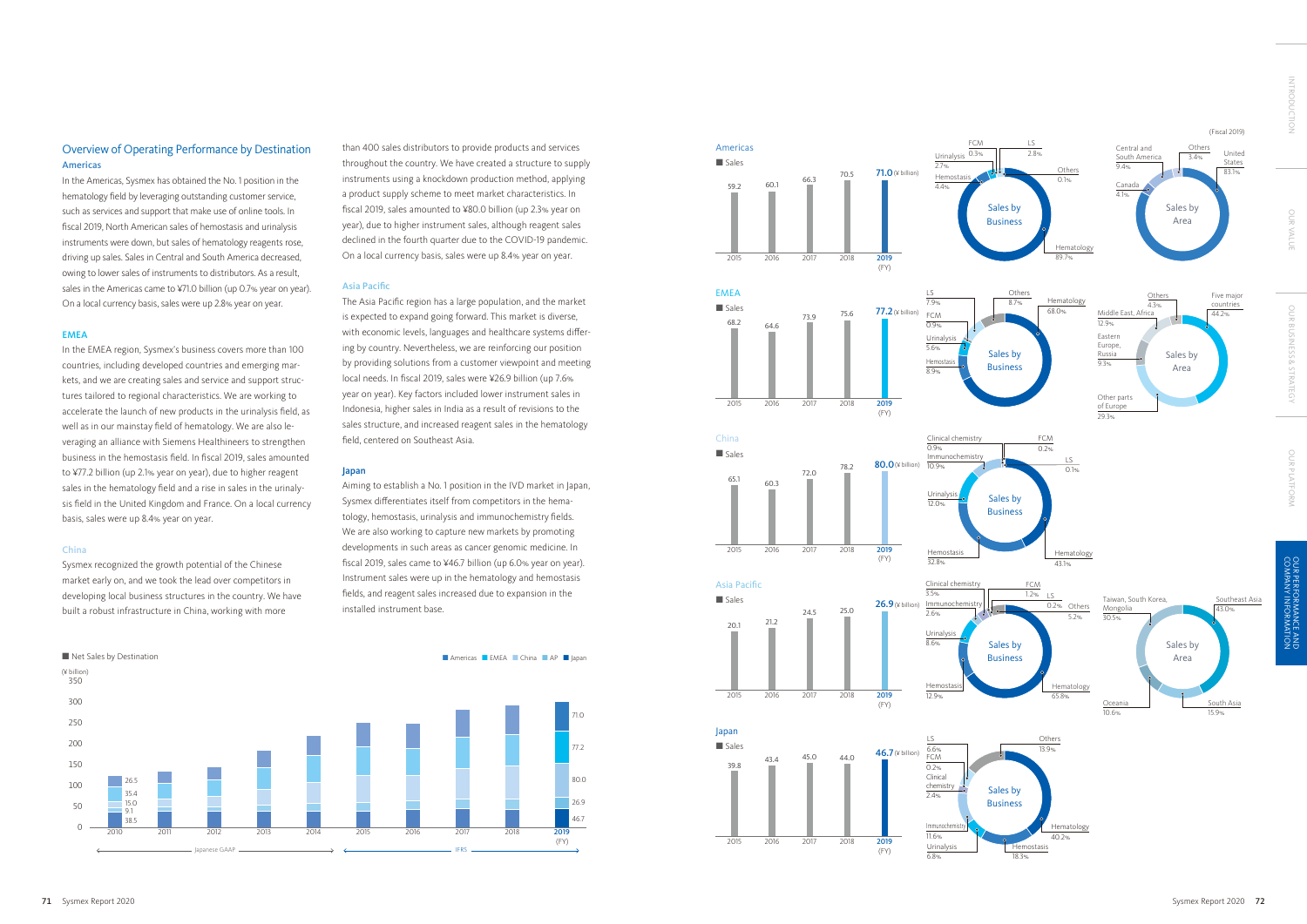## Fund Procurement and Liquidity Management

Sysmex raises working capital as necessary through short-term bank loans and other means. Consolidated subsidiaries obtain bank loans as needed to secure working capital, but in October 2003, the Company introduced a cash management system (CMS) to increase efficiency by unifying financing and capital management at affiliates in Japan.

We currently hold an issuer rating of AA- from Rating & Investment Information, Inc. (R&I), with the rating updated based on an annual review. To maintain and increase our rating going forward, we will take the balance between sales, profit, assets, liabilities and capital into consideration.

For long-term capital requirements such as capital investment, the Company decides the funding method after considering the investment recovery period and risk. In the fiscal year ended March 31, 2019, the Company mainly funded its capital expenditure and R&D activities out of cash generated through operating activities.

## Assets, Liabilities and Equity

As of the end of fiscal 2019, total assets amounted to ¥389.2 billion, up ¥42.5 billion from one year earlier. As principal

factors, other short-term financial assets fell by ¥7.2 billion due to such factors as a decrease in time deposits at Sysmex Inostics. At the same time, property, plant and equipment amounted to ¥20.5 billion, up due to the adoption of IFRS16.

Total liabilities, meanwhile, were up ¥29.3 billion, to ¥110.9 billion. This increase was mainly because of adopting IFRS16, which led to a ¥16.9 billion increase in lease liabilities (non-current) and a ¥5.7 billion rise in lease liabilities (current). Accordingly, interest-bearing liabilities were ¥22.3 billion higher than at the end of fiscal 2018.

Total equity came to ¥278.3 billion, up ¥13.1 billion from the end of fiscal 2018. Among principal reasons, retained earnings rose ¥19.8 billion, while other components of equity declined ¥7.4 billion. Equity attributable to owners of the parent to total assets fell 5.0 percentage points, from 76.3% to 71.3%.

## Cash Flows

At the end of fiscal 2019, cash and cash equivalents amounted to ¥56.5 billion, up ¥5.5 billion from one year earlier. Cash Flows from Operating Activities

Net cash provided by operating activities was ¥53.1 billion, up ¥8.4 billion from the preceding fiscal year. As principal factors, profit before tax was lower and inventories were higher than in

> 2002 2003 2004 2005 2006 2007 2008 2009 2010 2011 2012 2013 2014 2015 2016 2017 2018 2019 31.9 29.4 27.0 29.1 29.1 29.6 27.5 29.7 27.1 3.125 3.75 <sup>5</sup> 6.5 <sup>9</sup> <sup>12</sup> 12.5 <sup>14</sup> <sup>15</sup> 17 26.8 18.9 <sup>22.6</sup> 17.8 17.9 20.0

the previous fiscal year. However, depreciation and amortization provided an additional ¥6.0 billion compared to the previous fiscal year, to the recording of lease assets stemming from the adoption of IFRS 16.

■■ Cash dividends applicable to the year (figures adjusted for stock split) Dividend payout ratio

## Cash Flows from Investing Activities

OUR VALUI OUR VALUE

Net cash used in investing activities was ¥25.9 billion, down ¥14.2 billion. Notably, purchase of property, plant and equipment—such as for investment related to our bio-diagnostic reagent base—was down ¥5.0 billion.

### Cash Flows from Financing Activities

Net cash used in financing activities was ¥20.5 billion, up ¥6.5 billion. This was mainly due to repayments of lease liabilities, which rose by ¥5.9 billion, in line with the adoption of IFRS16. Also, dividend payments amounted to ¥15.0 billion, up ¥0.4 billion.

## Returns to Shareholders

Sysmex aims to maintain an appropriate balance between shareholder returns as profitability increases and internal reserves to invest in research and development, and capital expenditures to maintain high rates of stable growth. In terms of returns to shareholders, we intend to provide a stable dividend on a continuous basis and aim for a consolidated payout ratio of 30% under our basic policy of sharing the successes of our operations in line with business performance.

As a basic policy, Sysmex pays twice-yearly dividends from retained earnings, an interim dividend and a year-end dividend. The year-end dividend is decided upon approval of the annual shareholders' meeting, and the interim dividend upon approval by the members of the Managing Board. In accordance with this policy and considering business performance during fiscal 2019, we announced dividends for the year of ¥72 per share, which includes an interim dividend of ¥36. As a result, the dividend payout ratio came to 43.1%. We propose the same dividend level for fiscal 2020.

Going forward, Sysmex will continue to effectively invest its internal reserves in the implementation of highly competitive product development and global business strategies, aiming to respond to anticipated changes in the business environment.

## Cash Dividends Applicable to the Year / Dividend Payout Ratio (Consolidated)

Note: Two-for-one stock splits conducted on November 18, 2005, April 1, 2011 and April 1, 2014.

![](_page_2_Figure_34.jpeg)

![](_page_2_Figure_19.jpeg)

![](_page_2_Figure_20.jpeg)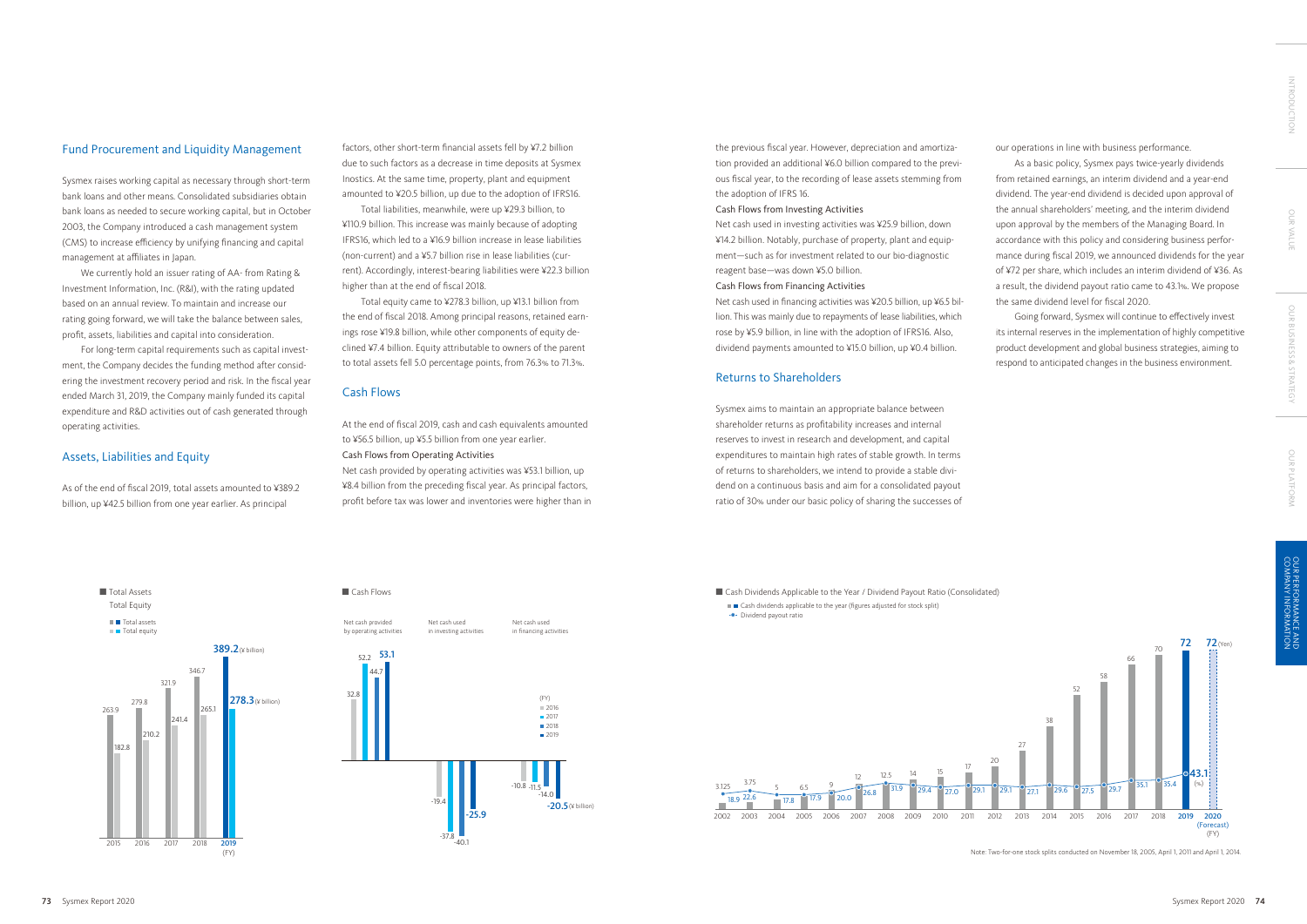| 2010<br>Fiscal years<br>2011<br>2012<br>2013<br>2014<br>2015<br>Fiscal years<br>For the year:<br>For the year:<br>124.6<br>134.7<br>145.5<br>184.5<br>253.1<br>Net sales<br>221.3<br>Net sales<br>18.2<br>19.2<br>32.8<br>56.9<br>Operating income<br>21.8<br>44.4<br>Operating income<br>12.0<br>20.5<br>Net income attributable to owners of the parent<br>11.4<br>14.1<br>26.6<br>36.2 <sup>1</sup><br>Profit attributable to ow<br>7.9<br>13.8<br>Capital expenditure<br>Capital expenditure<br>5.8<br>8.9<br>13.3<br>13.9<br>9.9<br>Depreciation<br>6.8<br>7.0<br>7.9<br>11.2<br>12.2<br>Depreciation and amort<br>R&D expenses<br>12.3<br>11.9<br>12.1<br>13.2<br>14.6<br>17.7<br>R&D expenses<br>Net cash provided by (used in) operating activities<br>36.5<br>39.5<br>Net cash provided by (u<br>18.1<br>17.0<br>25.8<br>38.6<br>Net cash provided by (used in) investing activities<br>(8.9)<br>Net cash provided by (u<br>(10.3)<br>(12.5)<br>(33.9)<br>(19.5)<br>(21.6)<br>Net cash provided by (used in) financing activities<br>(3.8)<br>(2.8)<br>(7.5)<br>(8.7)<br>Net cash provided by (u<br>(3.4)<br>(3.1)<br>At year-end:<br>At year-end:<br>Total assets<br>130.0<br>142.2<br>173.0<br>210.7<br>247.9<br>267.6<br>Total assets<br>Cash and cash equivalents, end of year<br>18.9<br>36.5<br>50.2<br>56.4<br>Cash and cash equivaler<br>21.8<br>34.3<br>94.2<br>146.2<br>188.0<br>Total equity<br>Total equity<br>102.5<br>119.1<br>169.5<br>$1.0\,$<br>0.7<br>1.9<br>0.7<br>1.3<br>Interest-bearing liabilities<br>1.9<br>Interest-bearing liabilitie<br>Per share data:<br>Per share data:<br>910.6 <sup>3</sup><br>990.5<br>1,151.3<br>703.73<br>812.3<br>899.5<br>Equity (yen)<br>Equity attributable to ov<br>Net income (basic) (yen)<br>99.4 <sup>3</sup><br>Profit attributable to ow<br>$111.1^3$<br>116.8<br>137.5<br>128.4<br>174.4<br>99.1 <sup>3</sup><br>173.7<br>Profit attributable to ow<br>Net income (diluted) (yen)<br>110.9 <sup>3</sup><br>116.6<br>137.0<br>128.0<br>Cash dividends applicable to the year <sup>2</sup> (yen)<br>15.00 <sup>3</sup><br>27.003<br>52.00<br>17.00<br>20.00<br>38.00<br>Cash dividends applicab<br>27.0<br>29.1<br>27.1<br>29.8<br>Dividend payout ratio (%)<br>29.1<br>29.6<br>Dividend payout ratio (%<br>Other data:<br>Other data:<br>14.7<br>14.3<br>17.8<br>22.5<br>15.0<br>20.1<br>Operating margin (%)<br>Operating margin (%)<br>69.1<br>70.5<br>72.4<br>78.2<br>81.7<br>84.3<br>Overseas sales ratio (%)<br>Overseas sales ratio (%)<br>71.9<br>71.6<br>68.7<br>69.2<br>68.0<br>69.9<br>Equity ratio (%)<br>Equity ratio (%)<br>Return on equity (ROE) (%)<br>20.4<br>12.7<br>12.3<br>12.8<br>15.6<br>17.0<br>Return on equity (ROE)<br>$8.8\,$<br>9.1<br>9.0<br>10.7<br>14.1<br>Return on assets (ROA) <sup>4</sup> (%)<br>11.6<br>Return on assets (ROA) <sup>5</sup><br>Number of employees<br>4,957<br>5,521<br>5,594<br>6,211<br>Number of employees<br>6,742<br>7,446<br>(Including part-time and other employees)<br>(Including part-time and other er<br>Exchange rates:<br>Exchange rates:<br>US dollars (yen)<br>85.7<br>79.1<br>83.1<br>100.2<br>109.9<br>120.1<br>US dollars (yen)<br>Euros (yen)<br>113.1<br>109.0<br>107.2<br>138.8<br>132.6<br>Euros (yen)<br>134.4<br>Chinese Yuan (yen)<br>12.8<br>18.9<br>Chinese Yuan (yen)<br>12.4<br>13.2<br>16.3<br>17.8 | Japanese GAAP |  |  | (¥ billion) | <b>IFRS</b> |
|----------------------------------------------------------------------------------------------------------------------------------------------------------------------------------------------------------------------------------------------------------------------------------------------------------------------------------------------------------------------------------------------------------------------------------------------------------------------------------------------------------------------------------------------------------------------------------------------------------------------------------------------------------------------------------------------------------------------------------------------------------------------------------------------------------------------------------------------------------------------------------------------------------------------------------------------------------------------------------------------------------------------------------------------------------------------------------------------------------------------------------------------------------------------------------------------------------------------------------------------------------------------------------------------------------------------------------------------------------------------------------------------------------------------------------------------------------------------------------------------------------------------------------------------------------------------------------------------------------------------------------------------------------------------------------------------------------------------------------------------------------------------------------------------------------------------------------------------------------------------------------------------------------------------------------------------------------------------------------------------------------------------------------------------------------------------------------------------------------------------------------------------------------------------------------------------------------------------------------------------------------------------------------------------------------------------------------------------------------------------------------------------------------------------------------------------------------------------------------------------------------------------------------------------------------------------------------------------------------------------------------------------------------------------------------------------------------------------------------------------------------------------------------------------------------------------------------------------------------------------------------------------------------------------------------------------------------------------------------------------------------------------------------------------------------------------------------------------------------------------------------------------------------------------------------------------------------------------------------------------------------------------------------------------------------------------------------------------------------------|---------------|--|--|-------------|-------------|
|                                                                                                                                                                                                                                                                                                                                                                                                                                                                                                                                                                                                                                                                                                                                                                                                                                                                                                                                                                                                                                                                                                                                                                                                                                                                                                                                                                                                                                                                                                                                                                                                                                                                                                                                                                                                                                                                                                                                                                                                                                                                                                                                                                                                                                                                                                                                                                                                                                                                                                                                                                                                                                                                                                                                                                                                                                                                                                                                                                                                                                                                                                                                                                                                                                                                                                                                                                |               |  |  |             |             |
|                                                                                                                                                                                                                                                                                                                                                                                                                                                                                                                                                                                                                                                                                                                                                                                                                                                                                                                                                                                                                                                                                                                                                                                                                                                                                                                                                                                                                                                                                                                                                                                                                                                                                                                                                                                                                                                                                                                                                                                                                                                                                                                                                                                                                                                                                                                                                                                                                                                                                                                                                                                                                                                                                                                                                                                                                                                                                                                                                                                                                                                                                                                                                                                                                                                                                                                                                                |               |  |  |             |             |
|                                                                                                                                                                                                                                                                                                                                                                                                                                                                                                                                                                                                                                                                                                                                                                                                                                                                                                                                                                                                                                                                                                                                                                                                                                                                                                                                                                                                                                                                                                                                                                                                                                                                                                                                                                                                                                                                                                                                                                                                                                                                                                                                                                                                                                                                                                                                                                                                                                                                                                                                                                                                                                                                                                                                                                                                                                                                                                                                                                                                                                                                                                                                                                                                                                                                                                                                                                |               |  |  |             |             |
|                                                                                                                                                                                                                                                                                                                                                                                                                                                                                                                                                                                                                                                                                                                                                                                                                                                                                                                                                                                                                                                                                                                                                                                                                                                                                                                                                                                                                                                                                                                                                                                                                                                                                                                                                                                                                                                                                                                                                                                                                                                                                                                                                                                                                                                                                                                                                                                                                                                                                                                                                                                                                                                                                                                                                                                                                                                                                                                                                                                                                                                                                                                                                                                                                                                                                                                                                                |               |  |  |             |             |
|                                                                                                                                                                                                                                                                                                                                                                                                                                                                                                                                                                                                                                                                                                                                                                                                                                                                                                                                                                                                                                                                                                                                                                                                                                                                                                                                                                                                                                                                                                                                                                                                                                                                                                                                                                                                                                                                                                                                                                                                                                                                                                                                                                                                                                                                                                                                                                                                                                                                                                                                                                                                                                                                                                                                                                                                                                                                                                                                                                                                                                                                                                                                                                                                                                                                                                                                                                |               |  |  |             |             |
|                                                                                                                                                                                                                                                                                                                                                                                                                                                                                                                                                                                                                                                                                                                                                                                                                                                                                                                                                                                                                                                                                                                                                                                                                                                                                                                                                                                                                                                                                                                                                                                                                                                                                                                                                                                                                                                                                                                                                                                                                                                                                                                                                                                                                                                                                                                                                                                                                                                                                                                                                                                                                                                                                                                                                                                                                                                                                                                                                                                                                                                                                                                                                                                                                                                                                                                                                                |               |  |  |             |             |
|                                                                                                                                                                                                                                                                                                                                                                                                                                                                                                                                                                                                                                                                                                                                                                                                                                                                                                                                                                                                                                                                                                                                                                                                                                                                                                                                                                                                                                                                                                                                                                                                                                                                                                                                                                                                                                                                                                                                                                                                                                                                                                                                                                                                                                                                                                                                                                                                                                                                                                                                                                                                                                                                                                                                                                                                                                                                                                                                                                                                                                                                                                                                                                                                                                                                                                                                                                |               |  |  |             |             |
|                                                                                                                                                                                                                                                                                                                                                                                                                                                                                                                                                                                                                                                                                                                                                                                                                                                                                                                                                                                                                                                                                                                                                                                                                                                                                                                                                                                                                                                                                                                                                                                                                                                                                                                                                                                                                                                                                                                                                                                                                                                                                                                                                                                                                                                                                                                                                                                                                                                                                                                                                                                                                                                                                                                                                                                                                                                                                                                                                                                                                                                                                                                                                                                                                                                                                                                                                                |               |  |  |             |             |
|                                                                                                                                                                                                                                                                                                                                                                                                                                                                                                                                                                                                                                                                                                                                                                                                                                                                                                                                                                                                                                                                                                                                                                                                                                                                                                                                                                                                                                                                                                                                                                                                                                                                                                                                                                                                                                                                                                                                                                                                                                                                                                                                                                                                                                                                                                                                                                                                                                                                                                                                                                                                                                                                                                                                                                                                                                                                                                                                                                                                                                                                                                                                                                                                                                                                                                                                                                |               |  |  |             |             |
|                                                                                                                                                                                                                                                                                                                                                                                                                                                                                                                                                                                                                                                                                                                                                                                                                                                                                                                                                                                                                                                                                                                                                                                                                                                                                                                                                                                                                                                                                                                                                                                                                                                                                                                                                                                                                                                                                                                                                                                                                                                                                                                                                                                                                                                                                                                                                                                                                                                                                                                                                                                                                                                                                                                                                                                                                                                                                                                                                                                                                                                                                                                                                                                                                                                                                                                                                                |               |  |  |             |             |
|                                                                                                                                                                                                                                                                                                                                                                                                                                                                                                                                                                                                                                                                                                                                                                                                                                                                                                                                                                                                                                                                                                                                                                                                                                                                                                                                                                                                                                                                                                                                                                                                                                                                                                                                                                                                                                                                                                                                                                                                                                                                                                                                                                                                                                                                                                                                                                                                                                                                                                                                                                                                                                                                                                                                                                                                                                                                                                                                                                                                                                                                                                                                                                                                                                                                                                                                                                |               |  |  |             |             |
|                                                                                                                                                                                                                                                                                                                                                                                                                                                                                                                                                                                                                                                                                                                                                                                                                                                                                                                                                                                                                                                                                                                                                                                                                                                                                                                                                                                                                                                                                                                                                                                                                                                                                                                                                                                                                                                                                                                                                                                                                                                                                                                                                                                                                                                                                                                                                                                                                                                                                                                                                                                                                                                                                                                                                                                                                                                                                                                                                                                                                                                                                                                                                                                                                                                                                                                                                                |               |  |  |             |             |
|                                                                                                                                                                                                                                                                                                                                                                                                                                                                                                                                                                                                                                                                                                                                                                                                                                                                                                                                                                                                                                                                                                                                                                                                                                                                                                                                                                                                                                                                                                                                                                                                                                                                                                                                                                                                                                                                                                                                                                                                                                                                                                                                                                                                                                                                                                                                                                                                                                                                                                                                                                                                                                                                                                                                                                                                                                                                                                                                                                                                                                                                                                                                                                                                                                                                                                                                                                |               |  |  |             |             |
|                                                                                                                                                                                                                                                                                                                                                                                                                                                                                                                                                                                                                                                                                                                                                                                                                                                                                                                                                                                                                                                                                                                                                                                                                                                                                                                                                                                                                                                                                                                                                                                                                                                                                                                                                                                                                                                                                                                                                                                                                                                                                                                                                                                                                                                                                                                                                                                                                                                                                                                                                                                                                                                                                                                                                                                                                                                                                                                                                                                                                                                                                                                                                                                                                                                                                                                                                                |               |  |  |             |             |
|                                                                                                                                                                                                                                                                                                                                                                                                                                                                                                                                                                                                                                                                                                                                                                                                                                                                                                                                                                                                                                                                                                                                                                                                                                                                                                                                                                                                                                                                                                                                                                                                                                                                                                                                                                                                                                                                                                                                                                                                                                                                                                                                                                                                                                                                                                                                                                                                                                                                                                                                                                                                                                                                                                                                                                                                                                                                                                                                                                                                                                                                                                                                                                                                                                                                                                                                                                |               |  |  |             |             |
|                                                                                                                                                                                                                                                                                                                                                                                                                                                                                                                                                                                                                                                                                                                                                                                                                                                                                                                                                                                                                                                                                                                                                                                                                                                                                                                                                                                                                                                                                                                                                                                                                                                                                                                                                                                                                                                                                                                                                                                                                                                                                                                                                                                                                                                                                                                                                                                                                                                                                                                                                                                                                                                                                                                                                                                                                                                                                                                                                                                                                                                                                                                                                                                                                                                                                                                                                                |               |  |  |             |             |
|                                                                                                                                                                                                                                                                                                                                                                                                                                                                                                                                                                                                                                                                                                                                                                                                                                                                                                                                                                                                                                                                                                                                                                                                                                                                                                                                                                                                                                                                                                                                                                                                                                                                                                                                                                                                                                                                                                                                                                                                                                                                                                                                                                                                                                                                                                                                                                                                                                                                                                                                                                                                                                                                                                                                                                                                                                                                                                                                                                                                                                                                                                                                                                                                                                                                                                                                                                |               |  |  |             |             |
|                                                                                                                                                                                                                                                                                                                                                                                                                                                                                                                                                                                                                                                                                                                                                                                                                                                                                                                                                                                                                                                                                                                                                                                                                                                                                                                                                                                                                                                                                                                                                                                                                                                                                                                                                                                                                                                                                                                                                                                                                                                                                                                                                                                                                                                                                                                                                                                                                                                                                                                                                                                                                                                                                                                                                                                                                                                                                                                                                                                                                                                                                                                                                                                                                                                                                                                                                                |               |  |  |             |             |
|                                                                                                                                                                                                                                                                                                                                                                                                                                                                                                                                                                                                                                                                                                                                                                                                                                                                                                                                                                                                                                                                                                                                                                                                                                                                                                                                                                                                                                                                                                                                                                                                                                                                                                                                                                                                                                                                                                                                                                                                                                                                                                                                                                                                                                                                                                                                                                                                                                                                                                                                                                                                                                                                                                                                                                                                                                                                                                                                                                                                                                                                                                                                                                                                                                                                                                                                                                |               |  |  |             |             |
|                                                                                                                                                                                                                                                                                                                                                                                                                                                                                                                                                                                                                                                                                                                                                                                                                                                                                                                                                                                                                                                                                                                                                                                                                                                                                                                                                                                                                                                                                                                                                                                                                                                                                                                                                                                                                                                                                                                                                                                                                                                                                                                                                                                                                                                                                                                                                                                                                                                                                                                                                                                                                                                                                                                                                                                                                                                                                                                                                                                                                                                                                                                                                                                                                                                                                                                                                                |               |  |  |             |             |
|                                                                                                                                                                                                                                                                                                                                                                                                                                                                                                                                                                                                                                                                                                                                                                                                                                                                                                                                                                                                                                                                                                                                                                                                                                                                                                                                                                                                                                                                                                                                                                                                                                                                                                                                                                                                                                                                                                                                                                                                                                                                                                                                                                                                                                                                                                                                                                                                                                                                                                                                                                                                                                                                                                                                                                                                                                                                                                                                                                                                                                                                                                                                                                                                                                                                                                                                                                |               |  |  |             |             |
|                                                                                                                                                                                                                                                                                                                                                                                                                                                                                                                                                                                                                                                                                                                                                                                                                                                                                                                                                                                                                                                                                                                                                                                                                                                                                                                                                                                                                                                                                                                                                                                                                                                                                                                                                                                                                                                                                                                                                                                                                                                                                                                                                                                                                                                                                                                                                                                                                                                                                                                                                                                                                                                                                                                                                                                                                                                                                                                                                                                                                                                                                                                                                                                                                                                                                                                                                                |               |  |  |             |             |
|                                                                                                                                                                                                                                                                                                                                                                                                                                                                                                                                                                                                                                                                                                                                                                                                                                                                                                                                                                                                                                                                                                                                                                                                                                                                                                                                                                                                                                                                                                                                                                                                                                                                                                                                                                                                                                                                                                                                                                                                                                                                                                                                                                                                                                                                                                                                                                                                                                                                                                                                                                                                                                                                                                                                                                                                                                                                                                                                                                                                                                                                                                                                                                                                                                                                                                                                                                |               |  |  |             |             |
|                                                                                                                                                                                                                                                                                                                                                                                                                                                                                                                                                                                                                                                                                                                                                                                                                                                                                                                                                                                                                                                                                                                                                                                                                                                                                                                                                                                                                                                                                                                                                                                                                                                                                                                                                                                                                                                                                                                                                                                                                                                                                                                                                                                                                                                                                                                                                                                                                                                                                                                                                                                                                                                                                                                                                                                                                                                                                                                                                                                                                                                                                                                                                                                                                                                                                                                                                                |               |  |  |             |             |
|                                                                                                                                                                                                                                                                                                                                                                                                                                                                                                                                                                                                                                                                                                                                                                                                                                                                                                                                                                                                                                                                                                                                                                                                                                                                                                                                                                                                                                                                                                                                                                                                                                                                                                                                                                                                                                                                                                                                                                                                                                                                                                                                                                                                                                                                                                                                                                                                                                                                                                                                                                                                                                                                                                                                                                                                                                                                                                                                                                                                                                                                                                                                                                                                                                                                                                                                                                |               |  |  |             |             |
|                                                                                                                                                                                                                                                                                                                                                                                                                                                                                                                                                                                                                                                                                                                                                                                                                                                                                                                                                                                                                                                                                                                                                                                                                                                                                                                                                                                                                                                                                                                                                                                                                                                                                                                                                                                                                                                                                                                                                                                                                                                                                                                                                                                                                                                                                                                                                                                                                                                                                                                                                                                                                                                                                                                                                                                                                                                                                                                                                                                                                                                                                                                                                                                                                                                                                                                                                                |               |  |  |             |             |
|                                                                                                                                                                                                                                                                                                                                                                                                                                                                                                                                                                                                                                                                                                                                                                                                                                                                                                                                                                                                                                                                                                                                                                                                                                                                                                                                                                                                                                                                                                                                                                                                                                                                                                                                                                                                                                                                                                                                                                                                                                                                                                                                                                                                                                                                                                                                                                                                                                                                                                                                                                                                                                                                                                                                                                                                                                                                                                                                                                                                                                                                                                                                                                                                                                                                                                                                                                |               |  |  |             |             |
|                                                                                                                                                                                                                                                                                                                                                                                                                                                                                                                                                                                                                                                                                                                                                                                                                                                                                                                                                                                                                                                                                                                                                                                                                                                                                                                                                                                                                                                                                                                                                                                                                                                                                                                                                                                                                                                                                                                                                                                                                                                                                                                                                                                                                                                                                                                                                                                                                                                                                                                                                                                                                                                                                                                                                                                                                                                                                                                                                                                                                                                                                                                                                                                                                                                                                                                                                                |               |  |  |             |             |
|                                                                                                                                                                                                                                                                                                                                                                                                                                                                                                                                                                                                                                                                                                                                                                                                                                                                                                                                                                                                                                                                                                                                                                                                                                                                                                                                                                                                                                                                                                                                                                                                                                                                                                                                                                                                                                                                                                                                                                                                                                                                                                                                                                                                                                                                                                                                                                                                                                                                                                                                                                                                                                                                                                                                                                                                                                                                                                                                                                                                                                                                                                                                                                                                                                                                                                                                                                |               |  |  |             |             |
|                                                                                                                                                                                                                                                                                                                                                                                                                                                                                                                                                                                                                                                                                                                                                                                                                                                                                                                                                                                                                                                                                                                                                                                                                                                                                                                                                                                                                                                                                                                                                                                                                                                                                                                                                                                                                                                                                                                                                                                                                                                                                                                                                                                                                                                                                                                                                                                                                                                                                                                                                                                                                                                                                                                                                                                                                                                                                                                                                                                                                                                                                                                                                                                                                                                                                                                                                                |               |  |  |             |             |
|                                                                                                                                                                                                                                                                                                                                                                                                                                                                                                                                                                                                                                                                                                                                                                                                                                                                                                                                                                                                                                                                                                                                                                                                                                                                                                                                                                                                                                                                                                                                                                                                                                                                                                                                                                                                                                                                                                                                                                                                                                                                                                                                                                                                                                                                                                                                                                                                                                                                                                                                                                                                                                                                                                                                                                                                                                                                                                                                                                                                                                                                                                                                                                                                                                                                                                                                                                |               |  |  |             |             |
|                                                                                                                                                                                                                                                                                                                                                                                                                                                                                                                                                                                                                                                                                                                                                                                                                                                                                                                                                                                                                                                                                                                                                                                                                                                                                                                                                                                                                                                                                                                                                                                                                                                                                                                                                                                                                                                                                                                                                                                                                                                                                                                                                                                                                                                                                                                                                                                                                                                                                                                                                                                                                                                                                                                                                                                                                                                                                                                                                                                                                                                                                                                                                                                                                                                                                                                                                                |               |  |  |             |             |
|                                                                                                                                                                                                                                                                                                                                                                                                                                                                                                                                                                                                                                                                                                                                                                                                                                                                                                                                                                                                                                                                                                                                                                                                                                                                                                                                                                                                                                                                                                                                                                                                                                                                                                                                                                                                                                                                                                                                                                                                                                                                                                                                                                                                                                                                                                                                                                                                                                                                                                                                                                                                                                                                                                                                                                                                                                                                                                                                                                                                                                                                                                                                                                                                                                                                                                                                                                |               |  |  |             |             |

| Japanese GAAP                                                                                        |                    |        |         |                    |        | (¥ billion)       | <b>IFRS</b>                                                                                                |        |          |          |          | (¥ billion)       |
|------------------------------------------------------------------------------------------------------|--------------------|--------|---------|--------------------|--------|-------------------|------------------------------------------------------------------------------------------------------------|--------|----------|----------|----------|-------------------|
| Fiscal years                                                                                         | 2010               | 2011   | 2012    | 2013               | 2014   | 2015              | Fiscal years                                                                                               | 2015   | 2016     | 2017     | 2018     | 2019              |
| For the year:                                                                                        |                    |        |         |                    |        |                   | For the year:                                                                                              |        |          |          |          |                   |
| Net sales                                                                                            | 124.6              | 134.7  | 145.5   | 184.5              | 221.3  | 253.1             | Net sales                                                                                                  | 252.6  | 249.8    | 281.9    | 293.5    | 301.9             |
| Operating income                                                                                     | 18.2               | 19.2   | 21.8    | 32.8               | 44.4   | 56.9              | Operating income                                                                                           | 60.7   | 51.7     | 59.0     | 61.2     | 55.2              |
| Net income attributable to owners of the parent                                                      | 11.4               | 12.0   | 14.1    | 20.5               | 26.6   | 36.2 <sup>1</sup> | Profit attributable to owners of the parent                                                                | 39.2   | 40.6     | 39.2     | 41.2     | 34.8              |
| Capital expenditure                                                                                  | 5.8                | 7.9    | 8.9     | 13.3               | 13.9   | 13.8              | Capital expenditure                                                                                        | 13.0   | 11.8     | 15.8     | 20.0     | 12.4              |
| Depreciation                                                                                         | 6.8                | 7.0    | 7.9     | 9.9                | 11.2   | 12.2              | Depreciation and amortization                                                                              | 12.1   | 12.3     | 14.6     | 15.8     | 23.9              |
| R&D expenses                                                                                         | 12.3               | 11.9   | 12.1    | 13.2               | 14.6   | 17.7              | R&D expenses                                                                                               | 15.4   | 15.5     | 16.7     | 19.5     | 21.7              |
| Net cash provided by (used in) operating activities                                                  | 18.1               | 17.0   | 25.8    | 36.5               | 38.6   | 39.5              | Net cash provided by (used in) operating activities                                                        | 41.7   | 32.8     | 52.2     | 44.7     | 53.1 <sup>6</sup> |
| Net cash provided by (used in) investing activities                                                  | (8.9)              | (10.3) | (12.5)  | (33.9)             | (19.5) | (21.6)            | Net cash provided by (used in) investing activities                                                        | (23.8) | (19.4)   | (37.8)   | (40.1)   | (25.9)            |
| Net cash provided by (used in) financing activities                                                  | (3.4)              | (3.8)  | (3.1)   | (2.8)              | (7.5)  | (8.7)             | Net cash provided by (used in) financing activities                                                        | (8.7)  | (10.8)   | (11.5)   | (14.0)   | $(20.5)^6$        |
| At year-end:                                                                                         |                    |        |         |                    |        |                   | At year-end:                                                                                               |        |          |          |          |                   |
| Total assets                                                                                         | 130.0              | 142.2  | 173.0   | 210.7              | 247.9  | 267.6             | Total assets                                                                                               | 263.9  | 279.8    | 321.9    | 346.7    | 389.26            |
| Cash and cash equivalents, end of year                                                               | 18.9               | 21.8   | 34.3    | 36.5               | 50.2   | 56.4              | Cash and cash equivalents, end of year                                                                     | 56.4   | 57.9     | 61.4     | 51.0     | 56.5              |
| Total equity                                                                                         | 94.2               | 102.5  | 119.1   | 146.2              | 169.5  | 188.0             | Total equity                                                                                               | 182.8  | 210.2    | 241.4    | 265.1    | 278.3             |
| Interest-bearing liabilities                                                                         | 1.9                | 1.0    | 0.7     | 1.9                | 0.7    | 1.3               | Interest-bearing liabilities                                                                               | 1.3    | 1.1      | 0.9      | 0.8      | 23.1 <sup>6</sup> |
| Per share data:                                                                                      |                    |        |         |                    |        |                   | Per share data:                                                                                            |        |          |          |          |                   |
| Equity (yen)                                                                                         | 910.6 <sup>3</sup> | 990.5  | 1,151.3 | 703.73             | 812.3  | 899.5             | Equity attributable to owners of the parent (yen)                                                          | 879.32 | 1,005.86 | 1,154.57 | 1,267.07 | 1,329.78          |
| Net income (basic) (yen)                                                                             | $111.1^3$          | 116.8  | 137.5   | $99.4^3$           | 128.4  | 174.4             | Profit attributable to owners of the parent (basic) (yen)                                                  | 189.08 | 195.31   | 188.29   | 197.60   | 167.10            |
| Net income (diluted) (yen)                                                                           | 110.9 <sup>3</sup> | 116.6  | 137.0   | $99.1^3$           | 128.0  | 173.7             | Profit attributable to owners of the parent (diluted) (yen)                                                | 188.30 | 194.74   | 187.84   | 197.29   | 166.93            |
| Cash dividends applicable to the year <sup>2</sup> (yen)                                             | 15.00 <sup>3</sup> | 17.00  | 20.00   | 27.00 <sup>3</sup> | 38.00  | 52.00             | Cash dividends applicable to the year (yen)                                                                | 52.00  | 58.00    | 66.00    | 70.00    | 72.00             |
| Dividend payout ratio (%)                                                                            | 27.0               | 29.1   | 29.1    | 27.1               | 29.6   | 29.8              | Dividend payout ratio (%)                                                                                  | 27.5   | 29.7     | 35.1     | 35.4     | 43.1              |
| Other data:                                                                                          |                    |        |         |                    |        |                   | Other data:                                                                                                |        |          |          |          |                   |
| Operating margin (%)                                                                                 | 14.7               | 14.3   | 15.0    | 17.8               | 20.1   | 22.5              | Operating margin (%)                                                                                       | 24.0   | 20.7     | 21.0     | 20.9     | 18.3              |
| Overseas sales ratio (%)                                                                             | 69.1               | 70.5   | 72.4    | 78.2               | 81.7   | 84.3              | Overseas sales ratio (%)                                                                                   | 84.2   | 82.6     | 84.0     | 85.0     | 84.5              |
| Equity ratio (%)                                                                                     | 71.9               | 71.6   | 68.7    | 69.2               | 68.0   | 69.9              | Equity ratio (%)                                                                                           | 69.3   | 74.8     | 74.8     | 76.3     | 71.3              |
| Return on equity (ROE) (%)                                                                           | 12.7               | 12.3   | 12.8    | 15.6               | 17.0   | 20.4              | Return on equity (ROE) (%)                                                                                 | 23.1   | 20.7     | 17.4     | 16.3     | 12.9              |
| Return on assets (ROA) <sup>4</sup> (%)                                                              | 9.1                | 8.8    | 9.0     | 10.7               | 11.6   | 14.1              | Return on assets (ROA) <sup>5</sup> (%)                                                                    | 15.7   | 14.9     | 13.0     | 12.3     | 9.5               |
| Number of employees<br>(Including part-time and other employees)                                     | 4,957              | 5,521  | 5,594   | 6,211              | 6,742  | 7,446             | Number of employees<br>(Including part-time and other employees)                                           | 7,446  | 7,930    | 8,445    | 8,715    | 9,231             |
| Exchange rates:                                                                                      |                    |        |         |                    |        |                   | Exchange rates:                                                                                            |        |          |          |          |                   |
| US dollars (yen)                                                                                     | 85.7               | 79.1   | 83.1    | 100.2              | 109.9  | 120.1             | US dollars (yen)                                                                                           | 120.1  | 108.4    | 110.9    | 110.9    | 108.7             |
| Euros (yen)                                                                                          | 113.1              | 109.0  | 107.2   | 134.4              | 138.8  | 132.6             | Euros (yen)                                                                                                | 132.6  | 118.8    | 129.7    | 128.4    | 120.8             |
| Chinese Yuan (yen)                                                                                   | 12.8               | 12.4   | 13.2    | 16.3               | 17.8   | 18.9              | Chinese Yuan (yen)                                                                                         | 18.9   | 16.1     | 16.8     | 16.5     | 15.6              |
| Figures shown for fiscal 2015 is "net income."<br>2 Dividend (actual) converted to post-split basis. |                    |        |         |                    |        |                   | 5 ROA = Profit attributable to owners of the parent/total assets (yearly average)×100<br>6 Adopted IFRS 16 |        |          |          |          |                   |

INDIDUCTION

OUR VALUE OUR VALUE

OUR BUSINESS & STRATEGY OUR BUSINESS & STRATEGY

> **OUR PLATFORM** OUR PLATFORM

COMPANY INFORMATION OUR VALUE COMPANY INFORMATION COMPANY INFORMATION COMPANY INFORMATION COMPANY INFORMATION OUR PERFORMANCE AND<br>COMPANY INFORMATION

2 Dividend (actual) converted to post-split basis.

3 Two-for-one stock split

4 ROA = Net income attributable to owners of the parent/total assets (yearly average)×100

# Consolidated Financial Data (10 Years)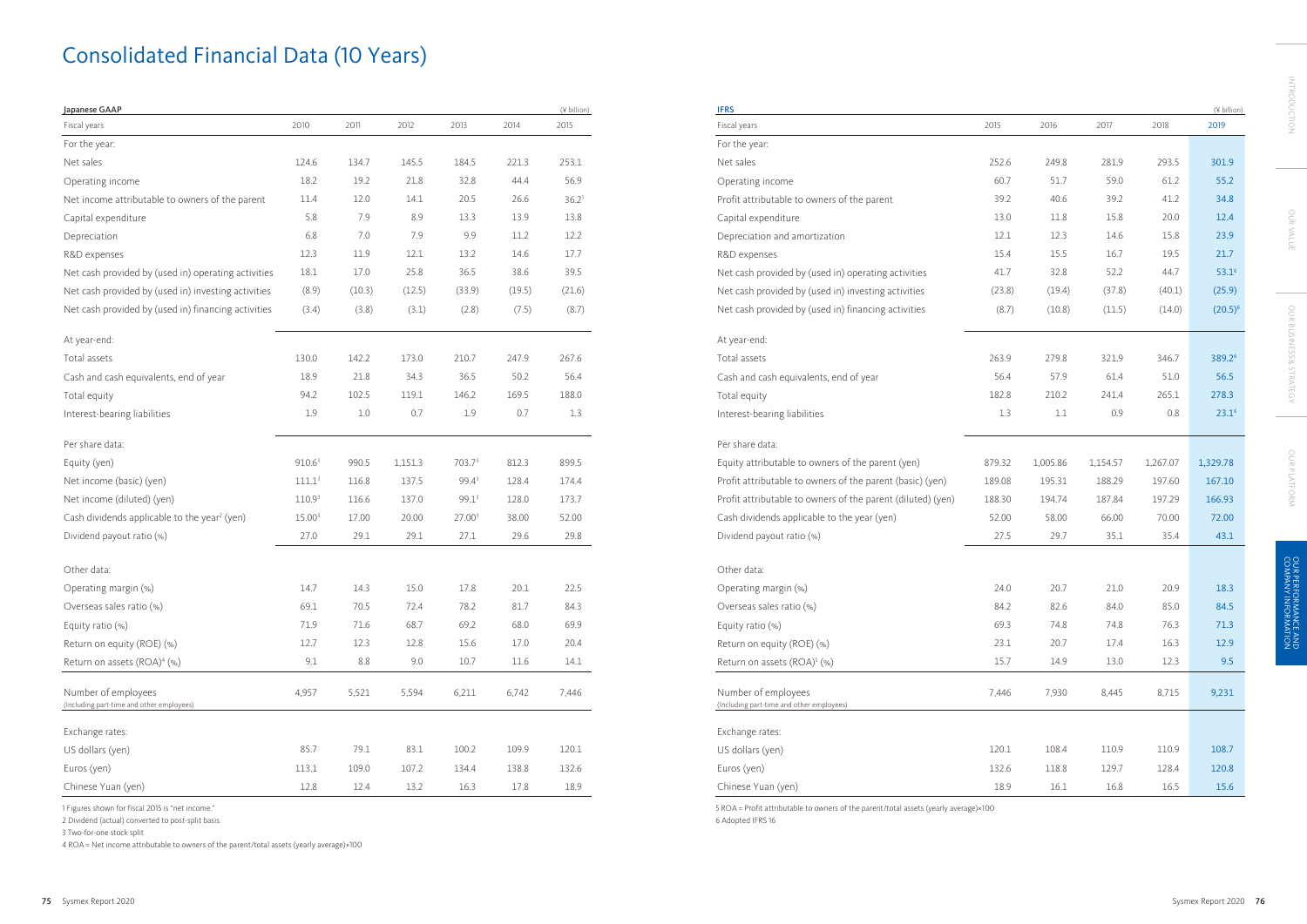|                                                   |           | Millions of Yen | Thousands of<br>U.S. Dollars |
|---------------------------------------------------|-----------|-----------------|------------------------------|
|                                                   | 2020      | 2019            | 2020                         |
| <b>Assets</b>                                     |           |                 |                              |
| Current assets                                    |           |                 |                              |
| Cash and cash equivalents                         | ¥ 56,592  | ¥ 51,062        | \$519,193                    |
| Trade and other receivables                       | 85,650    | 84,247          | 785,780                      |
| Inventories                                       | 48,303    | 40,231          | 443,147                      |
| Other short-term financial assets                 | 421       | 7,644           | 3,862                        |
| Income taxes receivable                           | 546       | 412             | 5,009                        |
| Other current assets                              | 14,191    | 11,824          | 130,193                      |
| Total current assets                              | 205,704   | 195,423         | 1,887,193                    |
| Non-current assets                                |           |                 |                              |
| Property, plant and equipment                     | 96,839    | 76,312          | 888,431                      |
| Goodwill                                          | 11,271    | 11,917          | 103,404                      |
| Intangible assets                                 | 39,543    | 33,037          | 362,780                      |
| Investments accounted for using the equity method | 2,945     | 634             | 27,018                       |
| Trade and other receivables                       | 12,845    | 12,202          | 117,844                      |
| Other long-term financial assets                  | 6,192     | 7,050           | 56,807                       |
| Asset for retirement benefits                     | 897       | 917             | 8,229                        |
| Other non-current assets                          | 5,810     | 3,456           | 53,303                       |
| Deferred tax assets                               | 7,240     | 5,823           | 66,422                       |
| Total non-current assets                          | 183,586   | 151,352         | 1,684,275                    |
| Total assets                                      | ¥389,291  | ¥346,775        | \$3,571,477                  |
| Liabilities and equity                            |           |                 |                              |
| Liabilities                                       |           |                 |                              |
| Current liabilities                               |           |                 |                              |
| Trade and other payables                          | ¥ 33,917  | ¥ 29,778        | \$311,165                    |
| Lease liabilities                                 | 5,701     |                 | 52,303                       |
| Other short-term financial liabilities            | 552       | 806             | 5,064                        |
| Income taxes payable                              | 5,673     | 6,947           | 52,046                       |
| Provisions                                        | 751       | 693             | 6,890                        |
| Contract liabilities                              | 12,001    | 9,303           | 110,101                      |
| Accrued expenses                                  | 12,508    | 10,791          | 114,752                      |
| Accrued bonuses                                   | 7,591     | 7,670           | 69,642                       |
| Other current liabilities                         | 5,448     | 5,257           | 49,982                       |
| Total current liabilities                         | 84,145    | 71,247          | 771,972                      |
| Non-current liabilities                           |           |                 |                              |
| Lease liabilities                                 | 16,935    |                 | 155,367                      |
| Other long-term financial liabilities             | 269       | 415             | 2,468                        |
| Liability for retirement benefits                 | 925       | 857             | 8,486                        |
| Provisions                                        | 255       | 226             | 2,339                        |
| Other non-current liabilities                     | 2,061     | 3,203           | 18,908                       |
| Deferred tax liabilities                          | 6,351     | 5,642           | 58,266                       |
| Total non-current liabilities                     | 26,798    | 10,345          | 245,853                      |
| <b>Total liabilities</b>                          | 110,944   | 81,592          | 1,017,835                    |
| Equity                                            |           |                 |                              |
| Equity attributable to owners of the parent       |           |                 |                              |
| Capital stock                                     | 12,877    | 12,654          | 118,138                      |
| Capital surplus                                   | 18,487    | 17,876          | 169,606                      |
| Retained earnings                                 | 261,321   | 241,445         | 2,397,440                    |
| Treasury stock                                    | (306)     | (302)           | (2,807)                      |
| Other components of equity                        | (14, 697) | (7, 225)        | (134, 835)                   |
| Total equity attributable to owners of the parent | 277,683   | 264,448         | 2,547,550                    |
| Non-controlling interests                         | 663       | 733             | 6,083                        |
| Total equity                                      | 278,347   | 265,182         | 2,553,642                    |
| Total liabilities and equity                      | ¥389,291  | ¥346,775        | \$3,571,477                  |

Note: The translations of Japanese yen amounts into U.S. dollar amounts are included solely for the convenience of readers outside Japan and have been made at the rate of ¥109 to \$1, the approximate rate of exchange at March 31, 2020.

|                                              |          | Millions of Yen | Thousands of<br>U.S. Dollars |
|----------------------------------------------|----------|-----------------|------------------------------|
|                                              | 2020     | 2019            | 2020                         |
| Net sales                                    | ¥301,980 | ¥293,506        | \$2,770,459                  |
| Cost of sales                                | 142,173  | 131,899         | 1,304,339                    |
| Gross profit                                 | 159,807  | 161,606         | 1,466,119                    |
| Selling, general and administrative expenses | 83,545   | 81,230          | 766,468                      |
| Research and development expenses            | 21,761   | 19,578          | 199,642                      |
| Other operating income                       | 1,486    | 1,610           | 13,633                       |
| Other operating expenses                     | 702      | 1.126           | 6,440                        |
| Operating profit                             | 55,284   | 61,282          | 507,193                      |
| Financial income                             | 595      | 442             | 5,459                        |
| Financial expenses                           | 1,031    | 390             | 9,459                        |
| Share of loss on equity method               | (2,398)  | (1,793)         | (22,000)                     |
| Foreign exchange loss                        | (3,017)  | (1,585)         | (27, 679)                    |
| Profit before tax                            | 49,433   | 57,955          | 453,514                      |
| Income tax expenses                          | 14,619   | 16,789          | 134,119                      |
| Profit                                       | ¥ 34,813 | ¥41,166         | \$319,385                    |
| Profit attributable to                       |          |                 |                              |
| Owners of the parent                         | ¥ 34,883 | ¥41,224         | 320,028<br>Ś.                |
| Non-controlling interests                    | (69)     | (58)            | (633)                        |
| Profit                                       | ¥ 34,813 | ¥41,166         | \$319,385                    |
|                                              |          | Yen             | U.S. Dollars                 |
| Earnings per share                           |          |                 |                              |
| Basic                                        | ¥167.10  | ¥197.60         | \$1.53                       |
| Diluted                                      | 166.93   | 197.29          | 1.53                         |

Note: The translations of Japanese yen amounts into U.S. dollar amounts are included solely for the convenience of readers outside Japan and have been made at the rate of ¥109 to \$1, the approximate rate of exchange at March 31, 2020.

|                                                                    |          | Millions of Yen | Thousands of<br>U.S. Dollars |
|--------------------------------------------------------------------|----------|-----------------|------------------------------|
|                                                                    | 2020     | 2019            | 2020                         |
| Profit                                                             | ¥34,813  | ¥41,166         | \$319,385                    |
| Other comprehensive income (loss)                                  |          |                 |                              |
| Items that will not be reclassified subsequently to profit or loss |          |                 |                              |
| Net (loss) gain on financial assets measured at fair value         | (588)    | (379)           | (5, 394)                     |
| through other comprehensive income                                 |          |                 |                              |
| Remeasurements of defined benefit plans                            | 21       | 113             | 193                          |
| Total                                                              | (567)    | (266)           | (5,202)                      |
| Items that may be reclassified subsequently to profit or loss      |          |                 |                              |
| Exchange differences on translation of foreign operations          | (6,882)  | (3,000)         | (63, 138)                    |
| Share of other comprehensive income (loss) of investments          | (0)      | 2               | (0)                          |
| accounted for using the equity method                              |          |                 |                              |
| Total                                                              | (6,883)  | (2,998)         | (63, 147)                    |
| Total other comprehensive (loss) income                            | (7, 450) | (3,264)         | (68, 349)                    |
| Comprehensive income                                               | 427,363  | ¥37,901         | \$251,037                    |
|                                                                    |          |                 |                              |
| Comprehensive income attributable to                               |          |                 |                              |
| Owners of the parent                                               | ¥27,433  | ¥37,959         | \$251,679                    |
| Non-controlling interests                                          | (69)     | (58)            | (633)                        |
| Comprehensive income                                               | 427,363  | ¥37,901         | \$251,037                    |

Note: The translations of Japanese yen amounts into U.S. dollar amounts are included solely for the convenience of readers outside Japan and have been made at the rate of ¥109 to \$1, the approximate rate of exchange at March 31, 2020.

# Consolidated Statement of Financial Position Consolidated Statement of Income

# Consolidated Statement of Comprehensive Income

Sysmex Corporation and Its Subsidiaries As of March 31, 2020

Sysmex Corporation and Its Subsidiaries For the Year Ended March 31, 2020

Sysmex Corporation and Its Subsidiaries For the Year Ended March 31, 2020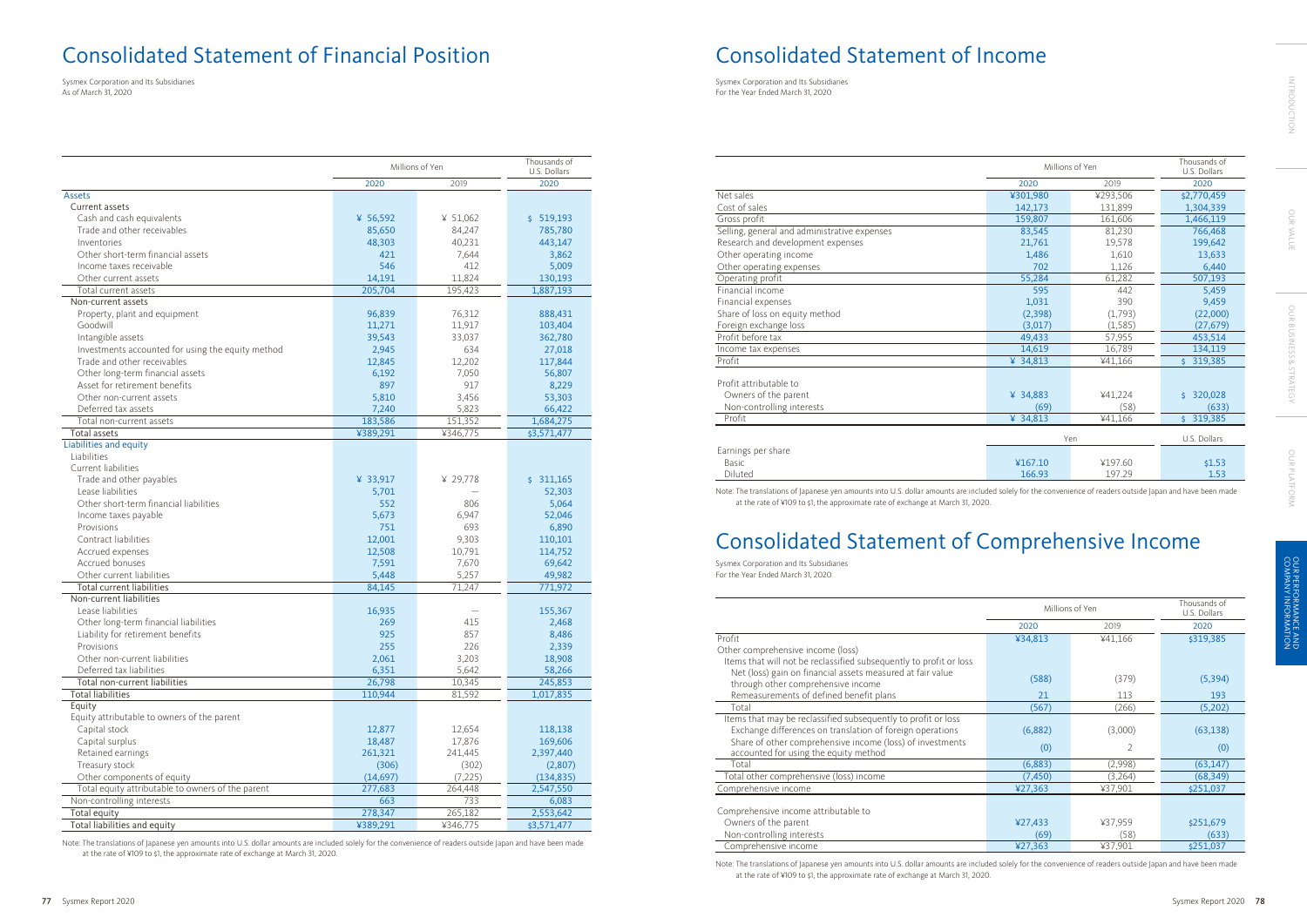|                                                               |                          | Millions of Yen                                     |                      |                          |                                  |           |                          |                 |  |
|---------------------------------------------------------------|--------------------------|-----------------------------------------------------|----------------------|--------------------------|----------------------------------|-----------|--------------------------|-----------------|--|
|                                                               |                          | Equity attributable to owners of the parent<br>Non- |                      |                          |                                  |           |                          |                 |  |
|                                                               | Capital stock            | Capital<br>surplus                                  | Retained<br>earnings | Treasury<br>stock        | Other<br>components<br>of equity | Total     | controlling<br>interests | Total<br>equity |  |
| As of April 1, 2018                                           | ¥12,276                  | ¥17,664                                             | ¥214,952             | ¥(295)                   | ¥ $(3,847)$                      | ¥240,749  | ¥693                     | ¥241,443        |  |
| Cumulative effect of accounting change                        |                          |                                                     | (244)                |                          |                                  | (244)     | $\overline{\phantom{0}}$ | (244)           |  |
| Restated balance                                              | 12,276                   | 17,664                                              | 214,707              | (295)                    | (3,847)                          | 240,504   | 693                      | 241.198         |  |
| Profit                                                        |                          | $\overline{\phantom{0}}$                            | 41,224               | $\equiv$                 |                                  | 41,224    | (58)                     | 41,166          |  |
| Other comprehensive income (loss)                             | $\overline{\phantom{0}}$ | $\qquad \qquad -$                                   |                      |                          | (3,264)                          | (3,264)   | (0)                      | (3,264)         |  |
| Comprehensive income (loss)                                   | $\overline{\phantom{0}}$ | $\equiv$                                            | 41,224               | $\equiv$                 | (3,264)                          | 37,959    | (58)                     | 37,901          |  |
| Exercise of warrants                                          | 378                      | 212                                                 |                      | $\overline{\phantom{0}}$ |                                  | 590       | $\overline{\phantom{0}}$ | 590             |  |
| Stock-based compensation                                      |                          |                                                     |                      |                          |                                  |           |                          |                 |  |
| Cash dividends                                                |                          |                                                     | (14,600)             | $\overline{\phantom{0}}$ | $\overline{\phantom{0}}$         | (14,600)  |                          | (14,600)        |  |
| Purchase of treasury stock                                    |                          |                                                     |                      | (6)                      |                                  | (6)       |                          | (6)             |  |
| Transfer to retained earnings                                 |                          |                                                     | 113                  |                          | (113)                            |           |                          |                 |  |
| Establishment of subsidiary<br>with non-controlling interests |                          |                                                     |                      |                          |                                  |           | 98                       | 98              |  |
| Total transactions with<br>the owners                         | 378                      | 212                                                 | (14, 486)            | (6)                      | (113)                            | (14, 015) | 98                       | (13, 917)       |  |
| As of March 31, 2019                                          | 12,654                   | 17,876                                              | 241,445              | (302)                    | (7, 225)                         | 264,448   | 733                      | 265,182         |  |
| Cumulative effect of accounting change                        |                          |                                                     |                      |                          |                                  |           |                          |                 |  |
| Restated balance                                              | 12,654                   | 17,876                                              | 241,445              | (302)                    | (7, 225)                         | 264,448   | 733                      | 265,182         |  |
| Profit                                                        |                          |                                                     | 34,883               |                          |                                  | 34,883    | (69)                     | 34,813          |  |
| Other comprehensive income (loss)                             |                          |                                                     |                      |                          | (7, 450)                         | (7, 450)  | $\Omega$                 | (7, 450)        |  |
| Comprehensive income (loss)                                   |                          | $\equiv$                                            | 34,883               | -                        | (7, 450)                         | 27,433    | (69)                     | 27,363          |  |
| Exercise of warrants                                          | 223                      | 125                                                 |                      |                          |                                  | 348       |                          | 348             |  |
| Stock-based compensation                                      |                          | 485                                                 |                      |                          |                                  | 485       |                          | 485             |  |
| Cash dividends                                                |                          |                                                     | (15,028)             |                          |                                  | (15,028)  |                          | (15,028)        |  |
| Purchase of treasury stock                                    |                          |                                                     |                      | (3)                      |                                  | (3)       |                          | (3)             |  |
| Transfer to retained earnings                                 |                          |                                                     | 21                   |                          | (21)                             |           |                          |                 |  |
| Establishment of subsidiary<br>with non-controlling interests |                          |                                                     |                      |                          |                                  |           |                          |                 |  |
| Total transactions with<br>the owners                         | 223                      | 610                                                 | (15,006)             | (3)                      | (21)                             | (14, 198) |                          | (14, 198)       |  |
| As of March 31, 2020                                          | ¥12,877                  | ¥18,487                                             | ¥261,321             | ¥(306)                   | 4(14,697)                        | ¥277,683  | ¥663                     | ¥278,347        |  |

Note: The translations of Japanese yen amounts into U.S. dollar amounts are included solely for the convenience of readers outside Japan and have been made at the rate of ¥109 to \$1, the approximate rate of exchange at March 31, 2020.

|                                                               |               |                    |                                             | Thousands of U.S. Dollars |                                  |            |                          |                     |
|---------------------------------------------------------------|---------------|--------------------|---------------------------------------------|---------------------------|----------------------------------|------------|--------------------------|---------------------|
|                                                               |               |                    | Equity attributable to owners of the parent |                           |                                  |            | Non-                     |                     |
|                                                               | Capital stock | Capital<br>surplus | Retained<br>earnings                        | Treasury<br>stock         | Other<br>components<br>of equity | Total      | controlling<br>interests | Total<br>equity     |
| As of March 31, 2019                                          | \$116,092     |                    | \$164,000 \$2,215,092                       | $\zeta(2,771)$            | $$$ (66,284) $$2,426,128$        |            |                          | \$6,725 \$2,432,862 |
| Cumulative effect of accounting change                        |               |                    |                                             |                           |                                  |            |                          |                     |
| Restated balance                                              | 116,092       | 164,000            | 2,215,092                                   | (2,771)                   | (66, 284)                        | 2,426,128  | 6,725                    | 2,432,862           |
| Profit                                                        |               |                    | 320,028                                     |                           |                                  | 320,028    | (633)                    | 319,385             |
| Other comprehensive income (loss)                             |               |                    |                                             |                           | (68, 349)                        | (68, 349)  | 0                        | (68, 349)           |
| Comprehensive income (loss)                                   |               |                    | 320,028                                     |                           | (68, 349)                        | 251,679    | (633)                    | 251,037             |
| Exercise of warrants                                          | 2,046         | 1,147              |                                             |                           |                                  | 3,193      |                          | 3,193               |
| Stock-based compensation                                      |               | 4,450              |                                             |                           |                                  | 4,450      |                          | 4,450               |
| Cash dividends                                                |               |                    | (137, 872)                                  |                           |                                  | (137, 872) |                          | (137, 872)          |
| Purchase of treasury stock                                    |               |                    |                                             | (28)                      |                                  | (28)       |                          | (28)                |
| Transfer to retained earnings                                 |               |                    | 193                                         |                           | (193)                            |            |                          |                     |
| Establishment of subsidiary<br>with non-controlling interests |               |                    |                                             |                           |                                  |            |                          |                     |
| Total transactions with<br>the owners                         | 2,046         | 5,596              | (137,670)                                   | (28)                      | (193)                            | (130, 257) |                          | (130, 257)          |
| As of March 31, 2020                                          | \$118,138     |                    | \$169,606 \$2,397,440                       | $\frac{\xi(2,807)}{}$     | $\frac{2}{134,835}$ \$2,547,550  |            |                          | \$6,083 \$2,553,642 |

|                                                                          | Millions of Yen | Thousands of<br>U.S. Dollars |            |
|--------------------------------------------------------------------------|-----------------|------------------------------|------------|
|                                                                          | 2020            | 2019                         | 2020       |
| Operating activities                                                     |                 |                              |            |
| Profit before tax                                                        | ¥49,433         | ¥ 57,955                     | \$453,514  |
| Depreciation and amortization                                            | 23,955          | 15,842                       | 219,771    |
| Interest and dividend income                                             | (343)           | (331)                        | (3, 147)   |
| Interest expenses                                                        | 911             | 70                           | 8,358      |
| Share of loss on equity method                                           | 2,398           | 1,793                        | 22,000     |
| (Increase) in trade receivables                                          | (4, 423)        | (11,988)                     | (40, 578)  |
| Decrease (increase) in inventories                                       | (9,807)         | 471                          | (89, 972)  |
| Increase in trade payables                                               | 2,762           | 269                          | 25,339     |
| Increase in accrued expenses                                             | 2,212           | 186                          | 20,294     |
| Decrease/increase in consumption taxes receivable/payable                | (1, 134)        | (1,679)                      | (10, 404)  |
| Decrease in asset for retirement benefits                                | 50              | 47                           | 459        |
| Increase (decrease) in contract liabilities                              | 3,292           | (703)                        | 30,202     |
| Increase in accrued bonuses                                              | 102             | 201                          | 936        |
| Other - net                                                              | 505             | (296)                        | 4,633      |
| Subtotal                                                                 | 69,914          | 61,839                       | 641,413    |
| Interest and dividend received                                           | 280             | 269                          | 2,569      |
| Interest paid                                                            | (804)           | (60)                         | (7, 376)   |
| Income taxes paid                                                        | (16, 208)       | (17, 305)                    | (148, 697) |
| Net cash provided by operating activities                                | 53,182          | 44,743                       | 487,908    |
| Investing activities                                                     |                 |                              |            |
| Purchase of property, plant and equipment                                | (13, 629)       | (18, 726)                    | (125, 037) |
| Proceeds from sales of property, plant and equipment                     | 325             | 491                          | 2,982      |
| Purchase of intangible assets                                            | (12, 843)       | (10, 252)                    | (117, 826) |
| Increase in long-term prepaid expenses                                   | (2,487)         | (1,441)                      | (22, 817)  |
| Purchase of investments in equity instruments                            | (4, 554)        | (2,315)                      | (41,780)   |
| Acquisitions of subsidiaries or other businesses                         |                 | (20)                         |            |
| Payments into time deposits                                              | (231)           | (7, 737)                     | (2,119)    |
| Refund of time deposits                                                  | 7,327           | 94                           | 67,220     |
| Other - net                                                              | 185             | (220)                        | 1,697      |
| Net cash used in investing activities                                    | (25,906)        | (40, 128)                    | (237, 670) |
| Financing activities                                                     |                 |                              |            |
| Exercise of warrants                                                     | 348             | 590                          | 3,193      |
| Dividends paid                                                           | (15,028)        | (14,600)                     | (137, 872) |
| Repayment of lease liabilities                                           | (5, 913)        |                              | (54, 248)  |
| Other - net                                                              | (3)             | (81)                         | (28)       |
| Net cash used in financing activities                                    | (20, 597)       | (14,090)                     | (188, 963) |
| Foreign currency translation adjustments on cash and cash<br>equivalents | (1, 147)        | (907)                        | (10, 523)  |
| Net (decrease) increase in cash and cash equivalents                     | 5,530           | (10, 382)                    | 50,734     |
| Cash and cash equivalents, beginning of year                             | 51,062          | 61,444                       | 468,459    |
| Cash and cash equivalents, end of year                                   | ¥ 56,592        | ¥ 51,062                     | \$519,193  |

Note: The translations of Japanese yen amounts into U.S. dollar amounts are included solely for the convenience of readers outside Japan and have been made at the rate of ¥109 to \$1, the approximate rate of exchange at March 31, 2020.

# Consolidated Statement of Changes in Equity **Consolidated Statement of Cash Flows**

Sysmex Corporation and Its Subsidiaries For the Year Ended March 31, 2020

Sysmex Corporation and Its Subsidiaries For the Year Ended March 31, 2020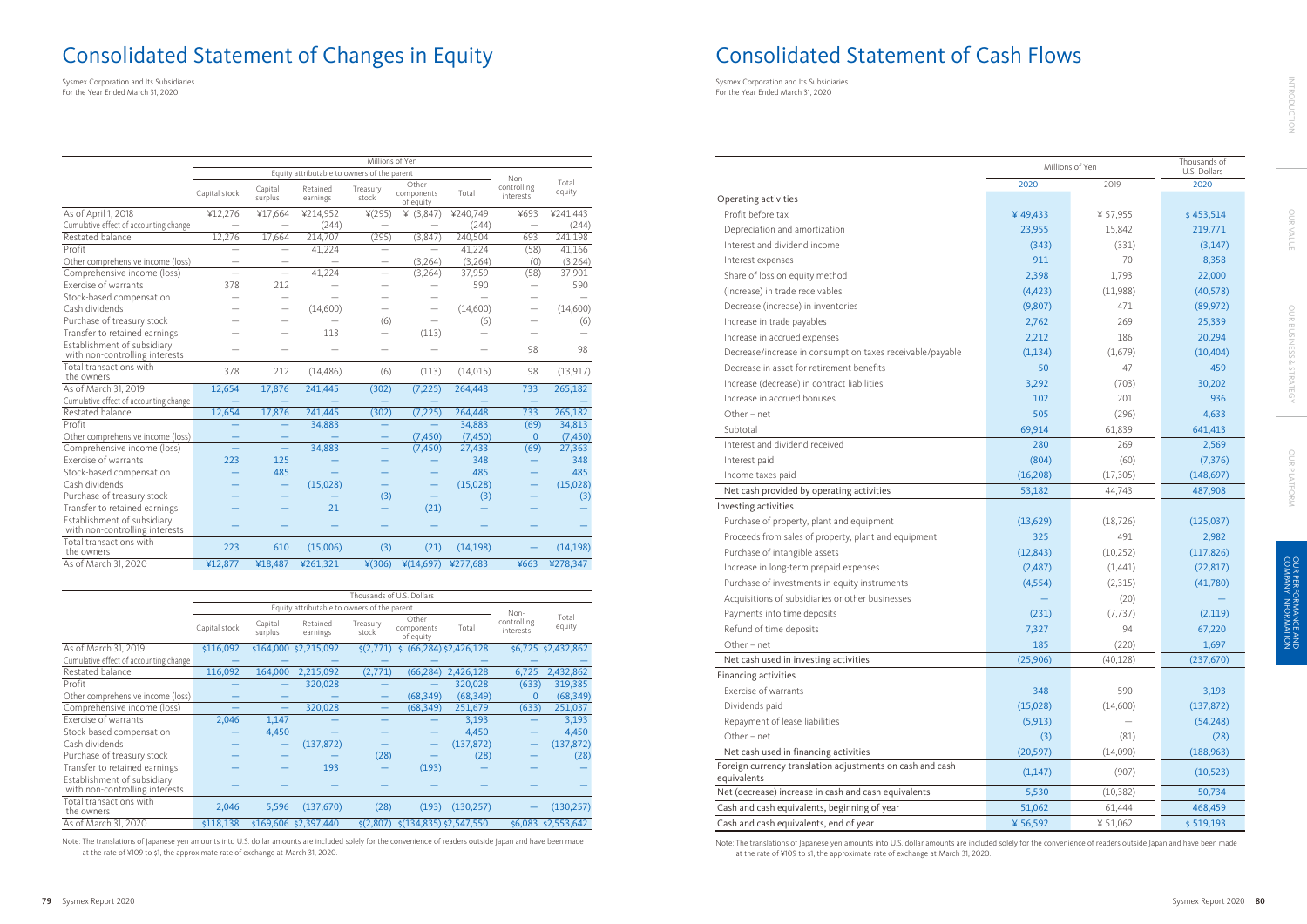|                                                                |                                                                                                                                                                                   |                                                                    |                                                                                                                                                                 | Target                                       |                             |                                           |                                                  |                              | Results                                                                                                                                                                                                                                                                                                                                                                                                                                                                                                                                                                           |
|----------------------------------------------------------------|-----------------------------------------------------------------------------------------------------------------------------------------------------------------------------------|--------------------------------------------------------------------|-----------------------------------------------------------------------------------------------------------------------------------------------------------------|----------------------------------------------|-----------------------------|-------------------------------------------|--------------------------------------------------|------------------------------|-----------------------------------------------------------------------------------------------------------------------------------------------------------------------------------------------------------------------------------------------------------------------------------------------------------------------------------------------------------------------------------------------------------------------------------------------------------------------------------------------------------------------------------------------------------------------------------|
|                                                                | Materiality                                                                                                                                                                       |                                                                    | KPI                                                                                                                                                             | Fiscal 2021<br>(Mid-Term<br>Management Plan) | Fiscal 2025<br>(Eco-Vision) | Fiscal 2017                               | Fiscal 2018                                      | Fiscal 2019                  | Progress                                                                                                                                                                                                                                                                                                                                                                                                                                                                                                                                                                          |
|                                                                |                                                                                                                                                                                   | Hematology market share                                            | Within the hematology field, consolidated<br>sales as a percentage of the market for<br>instruments, reagents and services                                      |                                              |                             | 52.7%                                     | 53.8%                                            | 54.7%                        | Reagent sales increased in line with expansion of the installed instrument base in each region, pushing<br>up our share of the hematology market. In addition, to help resolve medical issues, in fiscal 2019 we                                                                                                                                                                                                                                                                                                                                                                  |
| Resolution                                                     | Resolution of medical<br>issues through business                                                                                                                                  | Number of patents                                                  | Total number of patents, utility model rights<br>and design rights held                                                                                         |                                              |                             | 2,709                                     | 2,987                                            |                              | launched a product for cancer gene panel testing. In China, we introduced new parameters in the im-<br>3,143 munochemistry field and moved forward with initiatives for the development and practical realization<br>of antigen/antibody tests for COVID-19.                                                                                                                                                                                                                                                                                                                      |
| of Medical                                                     | activities                                                                                                                                                                        | Number of new patents                                              | Total number of applications filed for pat-<br>ents, utility model rights and design rights                                                                     |                                              |                             | 301                                       | 346                                              | 306                          | We also recorded steady progress in the number of new patents and the number of scientific paper                                                                                                                                                                                                                                                                                                                                                                                                                                                                                  |
| Issues through<br><b>Products and</b>                          |                                                                                                                                                                                   | Number of scientific<br>papers                                     | Number of scientific papers presented by<br>users of the Company's products                                                                                     |                                              |                             | 155                                       | 166                                              |                              | >>Initiatives in Developed Countries P41 >>Our Response to the COVID-19 Pandemic P19<br>176 >>Sustainability Data Book >Resolution of Medical Issues through Business Activities P9                                                                                                                                                                                                                                                                                                                                                                                               |
| <b>Services</b>                                                | Improvement in accessi-<br>bility to medical services Percentage of sales in<br>by means such as famil- emerging markets<br>iarizing products                                     |                                                                    | Sales in emerging markets as a percentage of<br>consolidated sales                                                                                              |                                              |                             | 39.2%                                     | 39.5%                                            |                              | Sales in China and other emerging markets are growing; over the past 10 years, our sales in emerging<br>markets have increased by approximately ¥90.0 billion. In addition, we are working with the WHO, JIC.<br>39.7% and other international institutions to help enhance the quality of healthcare.<br>»Initiatives in China and Other Emerging Markets and Developing Countries P42, 43<br>>>Sustainability Data Book >Improvement in Accessibility to Medical Services by Means such as Familiarizing Products P                                                             |
| Responsible<br>Provision of<br><b>Products and</b><br>Services | Securing of product<br>quality and safety<br>Appropriate disclosure<br>of information regarding<br>products and services<br>Assessment and man-<br>agement of the supply<br>chain | CSR survey response rate                                           | Percentage of primary raw materials<br>suppliers that responded to CSR surveys<br>(figures in parentheses show such<br>percentages only for Japanese suppliers) |                                              |                             | 80.7%<br>(99.6% )                         | 84.0%<br>(99.6%)                                 | 84.8%<br>(99.2%)             | We conducted CSR surveys of around 240 existing business partners and one new business partner.<br>In addition, we interviewed the management of new business partners, made follow-up visits to some<br>business partners, confirmed the status of management at secondary suppliers and enhanced supply<br>chain management.<br>Furthermore, to maintain and enhance high quality levels, we continue to put in place systems to<br>ensure compliance with international laws and regulations.<br>>>Sustainability Data Book >Assessment and Management of the Supply Chain P19 |
|                                                                |                                                                                                                                                                                   | Engagement score                                                   | Corporate Culture Survey results                                                                                                                                | 75%                                          |                             | 72%                                       |                                                  |                              | Every two years, Sysmex conducts a Corporate Culture Survey aimed at enhancing employee satisfac-                                                                                                                                                                                                                                                                                                                                                                                                                                                                                 |
|                                                                |                                                                                                                                                                                   | Turnover ratio <sup>1, 2</sup>                                     | Turnover percentage of regular employees,<br>excluding people who have reached the<br>mandatory retirement age                                                  |                                              |                             | 3.22%                                     | 3.78%                                            |                              | tion. This survey was not conducted in fiscal 2019, as we wished to check the status of our organization<br>3.09% following the launch of the new HR system introduced in April 2020 and the development of measure<br>in line with its implementation. We plan to conduct a Groupwide survey in fiscal 2020.                                                                                                                                                                                                                                                                     |
|                                                                | Provision of a com-<br>fortable working<br>environment                                                                                                                            | Lost-time injuries<br>frequency rate                               | Number of employee deaths or injuries<br>resulting from work-related accidents per<br>million hours actually worked                                             | Less than<br>0.35                            |                             | 0.35                                      | 0.89                                             |                              | Our turnover ratio remains low in comparison with the manufacturing industry average of around<br>0.86 9% <sup>4</sup> , indicating a high retention rate. To reduce the lost-time injuries frequency rate, we are adopting<br>such measures as stepping up danger and prediction training and bringing in outside instructors to                                                                                                                                                                                                                                                 |
| <b>Realization of</b><br>an Attractive                         |                                                                                                                                                                                   | Lost work day rate <sup>1</sup>                                    | Number of days absent from work due to<br>work-related injuries per 1,000 hours actu-<br>ally worked                                                            | Less than<br>0.05                            |                             | 0.05                                      | 0.06                                             | 0.08                         | conduct education and training. In fiscal 2019, the rate was 0.86, due to such factors as factory closure<br>due to injury<br>»Sustainability Data Book »Provision of a Comfortable Working Environment P26,<br>Promoting Health and Productivity Management P34                                                                                                                                                                                                                                                                                                                  |
| Workplace                                                      | Promotion of diversity                                                                                                                                                            | Female managers ratio                                              | Percentage of women at director level or<br>above                                                                                                               | 16.0%                                        |                             | 15.2%                                     | 15.2%                                            | 15.5%                        | The figure rose 0.3 percentage point year on year, due to efforts at Group companies to promote<br>diverse working styles, advocate management styles and provide opportunities for employees to think<br>about their careers.<br>>>Sustainability Data Book >Promotion of Diversity P31                                                                                                                                                                                                                                                                                          |
|                                                                | Development of human<br>resources                                                                                                                                                 | Training time per<br>employee <sup>2</sup>                         | Average hours of training per employee<br>provided by the Human Resources Division<br>(figures in parentheses include online train-<br>ing hours)               | 25.0 hours                                   |                             | $15.7$ hours <sup>1</sup><br>(24.9 hours) | $15.8 \text{ hours}^1$<br>$(28.9 \text{ hours})$ | 17.0 hours<br>$(27.7$ hours) | In fiscal 2019, we enhanced employee career development and promoted self-learning as part of the<br>introduction of a new HR system. We also aggressively promoted online learning. Some training was<br>postponed, owing to COVID-19, but training time per employee came to 17.0 hours, rising to 27.7 hours<br>if online learning is included.<br>>>Diverse Human Resources P55 >>Sustainability Data Book >Development of Human Resources P32                                                                                                                                |
|                                                                |                                                                                                                                                                                   | Reduction of CO <sub>2</sub><br>emissions (instruments)            | Percentage reduction in CO <sub>2</sub> emissions per<br>instrument                                                                                             | Cut 10%                                      | Cut 15%                     | Cut 1%                                    | Cut 3%                                           | Cut 4 <sub>%</sub>           | CO <sub>2</sub> emissions rose 4% due to expansion of the installed base of large instruments, which consume<br>substantial amounts of electricity. Conversely, water consumption was down 3% due to higher sales of                                                                                                                                                                                                                                                                                                                                                              |
|                                                                | Environmental consid-<br>eration through the                                                                                                                                      | Reduction of water<br>consumption (instruments) <sup>2</sup>       | Percentage reduction in water volume per<br>instrument                                                                                                          | Cut 10%                                      | Cut 15%                     | Cut 1%                                    | Cut 1%                                           |                              | products that consume fewer reagents. Going forward, we aim to promote further reductions by devel<br>Cut 3% oping and selling new products that consume less electricity and water.<br>>>Sustainability Data Book >Environmental Consideration through the Product Lifecycle P49                                                                                                                                                                                                                                                                                                 |
|                                                                | product lifecycle                                                                                                                                                                 | Reduction of $CO2$<br>emissions (shipping)                         | Percentage reduction in CO <sub>2</sub> emissions<br>during shipping and distribution per unit of<br>parent-only sales                                          | Cut 10%                                      | Cut 15%                     | Cut 17%                                   | Cut $1\%$                                        |                              | We achieved a 17% reduction by shifting the mode of transport from air to ship on some products<br>Cut 17% bound for the Americas and Asia. This exceeds our fiscal 2025 target of a 15% reduction.<br>>>Sustainability Data Book >Environmental Consideration through the Product Lifecycle P51                                                                                                                                                                                                                                                                                  |
| Environmental<br>Consideration<br>(Base Year:<br>Fiscal 2016)  | Reduction in environ-                                                                                                                                                             | Reduction of CO <sub>2</sub><br>emissions<br>(business activities) | Percentage reduction in CO <sub>2</sub> emissions<br>during business activities per unit of<br>consolidated sales                                               | Cut 10%                                      | Cut 50%                     | Cut 17%                                   | Cut 21%                                          |                              | Energy consumption rose due to the operation of a bio-diagnostic reagent base that opened in April<br>2019. However, we substantially curtailed this increase by introducing high-efficiency electrical and air<br>Cut 17% conditioning systems. We are also promoting initiatives to lower CO2 emissions in individual regions,<br>such as shifting toward the use of renewable energy in the United States.<br>»Sustainability Data Book »Reduction in Environmental Burden through Activities at Business Offices P53                                                          |
|                                                                | mental burden through<br>activities at business<br>offices                                                                                                                        | Reduction of water<br>consumption<br>(business activities)         | Percentage reduction in water use during<br>business activities per unit of consolidated<br>sales                                                               | Cut 10%                                      | Cut 15%                     | Cut 8%                                    | Cut 7%                                           | Cut 6%                       | This figure increased due to the commencement of reagent production at our bio-diagnostic reagent<br>base, which opened in April 2019. Going forward, we expect to reduce water consumption through<br>further production efficiencies once we have completed the transfer of manufacturing.<br>>>Sustainability Data Book >Reduction in Environmental Burden through Activities at Business Offices P54                                                                                                                                                                          |
|                                                                |                                                                                                                                                                                   | Recycle rate                                                       | Recycling volume divided by total waste<br>volume                                                                                                               | 88% or<br>higher                             | 93% or<br>higher            | 89%                                       | 76%                                              |                              | The recycling rate worsened, as we were unable to boost this rate in the Americas and other overseas<br>67% locations. In response, we plan to move forward with initiatives targeting individual regions.<br>»Sustainability Data Book »Reduction in Environmental Burden through Activities at Business Offices P56                                                                                                                                                                                                                                                             |
|                                                                | Corporate governance                                                                                                                                                              | Number of internal reporting                                       | Number of internal reporting incidences                                                                                                                         | $3 -$                                        |                             | 32                                        | 14                                               |                              | 11 We promoted early-stage detection by setting up consultation and reporting lines capable of respond-                                                                                                                                                                                                                                                                                                                                                                                                                                                                           |
| <b>Enhanced</b><br>Governance                                  | Compliance                                                                                                                                                                        | Number of unethical<br>incidents                                   | In the event of violations of law or the<br>Global Compliance Code, number of                                                                                   |                                              |                             |                                           | 9                                                |                              | ing in individual countries' languages. We conducted inquiries for consultations and dealt with each of<br>them appropriately.                                                                                                                                                                                                                                                                                                                                                                                                                                                    |
|                                                                | Risk management                                                                                                                                                                   |                                                                    | incidents involving disciplinary action                                                                                                                         |                                              |                             |                                           |                                                  |                              | >>Sustainability Data Book >Compliance P63                                                                                                                                                                                                                                                                                                                                                                                                                                                                                                                                        |

1 Target: Sysmex Corporation on a non-consolidated basis 2 Some figures have been revised from those previously disclosed 3 Set as a monitoring index; no target value has been set 4 Source: "Overview of Results of Fiscal 2018 Survey on Employment Trends" >>Materiality P27 >>Sustainability Data Book >CSR management P4

# Non-Financial Targets and Results